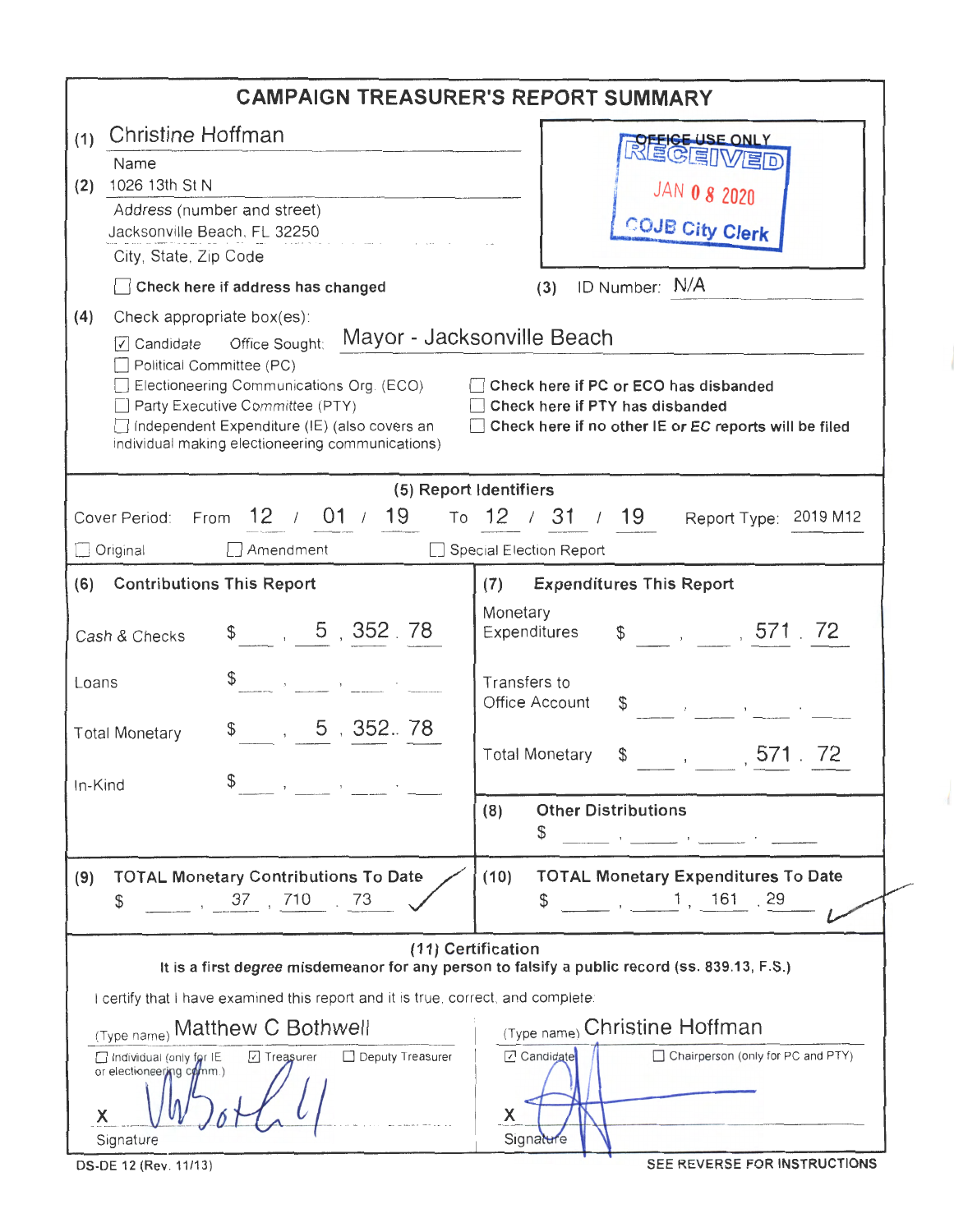## **CAMPAIGN TREASURER'S REPORT - ITEMIZED CONTRIBUTIONS**

## **(1) Name Christine Hoffman (2) l.D. Number N/A**

| (3) Cover Period | 12 / 01 / 2019 through 12/ 31 / 2019                                                            |              |                           | (4) Page 1 of 2 |             |           |         |
|------------------|-------------------------------------------------------------------------------------------------|--------------|---------------------------|-----------------|-------------|-----------|---------|
| (5)              | (7)                                                                                             |              | (8)                       | (9)             | (10)        | (11)      | (12)    |
| Date             | Full Name                                                                                       |              |                           |                 |             |           |         |
| (6)              | (Last, Suffix, First, Middle)                                                                   |              |                           |                 |             |           |         |
| Sequence         | Street Address &                                                                                |              | Contributor               | Contribution    | In-kind     |           |         |
| Number           | City, State, Zip Code                                                                           | Type         | Occupation                | Type            | Description | Amendment | Amount  |
| 12/4/2019        | Jennifer Malzacher<br>556 Le Master Drive                                                       |              |                           | CHE             |             |           | \$100   |
| 1                | Ponte Vedra Beach, FL<br>32082                                                                  |              |                           |                 |             |           |         |
| 12/13/2019       | Zachery Miller                                                                                  |              |                           |                 |             |           |         |
| $\overline{2}$   | 3203 Old Barn Ct<br>Ponte Vedra Beach, FL<br>32082                                              | $\mathbf{I}$ | Attorney                  | CHE             |             |           | \$500   |
| 12/16/2019       | All Florida Insurance<br>Services, Inc.<br>PO Box 330809<br>Atlantic Beach, FL 32233            | B            | Insurance<br>Sales        | CHE             |             |           | \$250   |
| 3                |                                                                                                 |              |                           |                 |             |           |         |
| 12/19/2019       | American Classic Homes,<br>LLC<br>4550 Saint Augustine Rd,<br>Suite 1<br>Jacksonville, FL 32207 | В            | Builder                   | CHE             |             |           | \$1,000 |
| $\overline{4}$   |                                                                                                 |              |                           |                 |             |           |         |
| 12/19/2019       | JWB Real Estate Capital.<br><b>LLC</b><br>7563 Phillips Hwy St. 109<br>Jacksonville, FL 32256   | B            | Real Estate<br>Investment | CHE             |             |           | \$1,000 |
| 5                |                                                                                                 |              |                           |                 |             |           |         |
| 12/20/2019       | Carol Thompson<br>24905 Marsh Landing                                                           | $\mathbf{L}$ | Retired                   | CHE             |             |           | \$500   |
| 6                | Parkway<br>Ponte Vedra Beach, FL<br>32082                                                       |              |                           |                 |             |           |         |
| 12/23/2019       | Keith Doherty<br>927 Forth Ave N                                                                | $\mathbf{I}$ | Restaurateur              | CHF             |             |           | \$500   |
| $\overline{7}$   | Jacksonville Beach, FL<br>32250                                                                 |              |                           |                 |             |           |         |
| 12/23/2019       | Lynch's Irish Pub. Inc.<br>514 1st St N                                                         | $\mathbf{I}$ | Restaurant                | CHE             |             |           | \$500   |
| 8                | Jacksonville Beach, FL<br>32250                                                                 |              |                           |                 |             |           |         |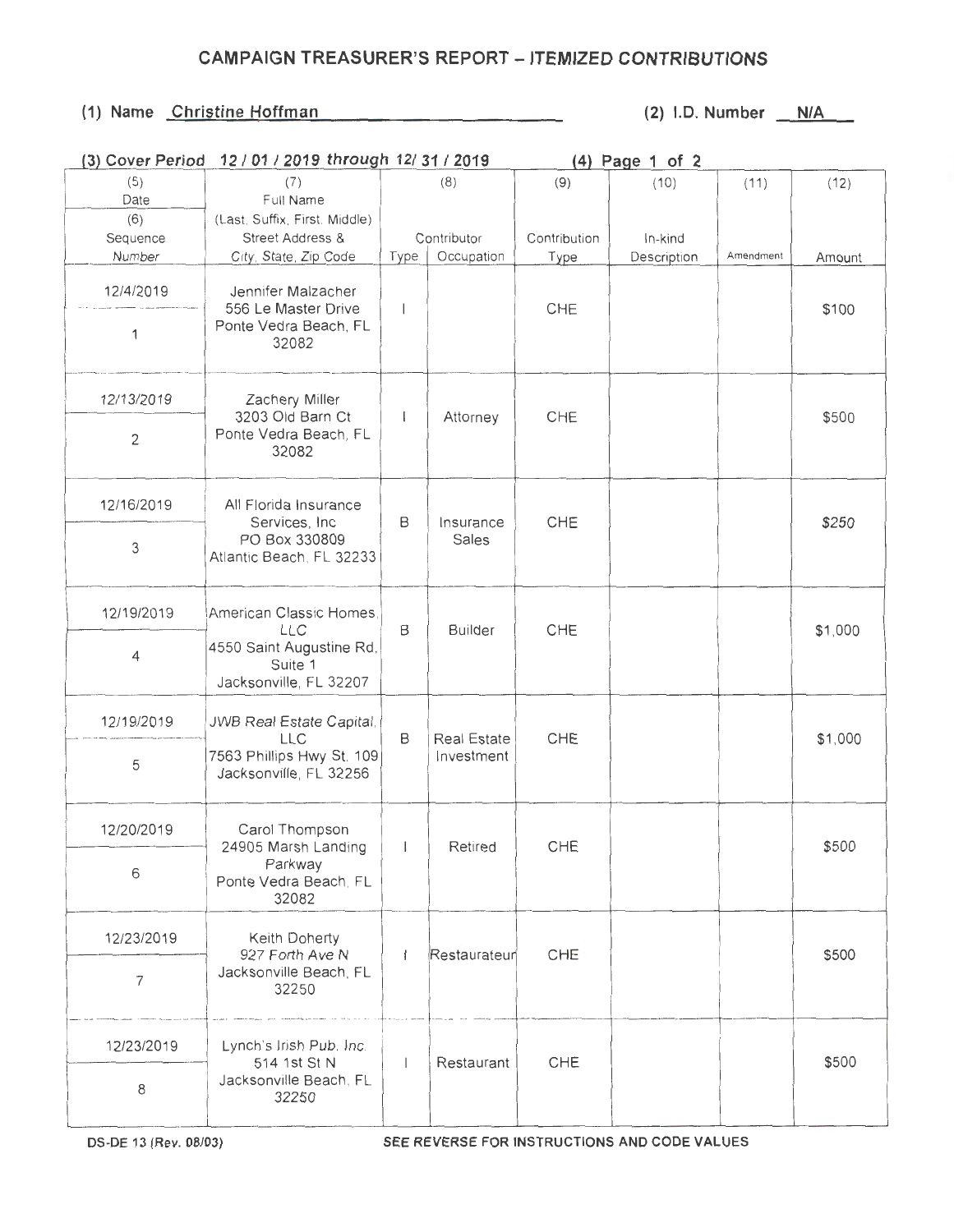## **CAMPAIGN TREASURER'S REPORT - ITEMIZED CONTRIBUTIONS**

## (1) Name Christine Hoffman (2) I.D. Number N/A

×.

| (3) Cover Period | 12/01/2019                                                  | through     |                         | 12/31/2019   | (4) Page 2 of 2 |           |         |
|------------------|-------------------------------------------------------------|-------------|-------------------------|--------------|-----------------|-----------|---------|
| (5)              | (7)                                                         |             | (8)                     | (9)          | (10)            | (11)      | (12)    |
| Date             | Full Name                                                   |             |                         |              |                 |           |         |
| (6)              | (Last, Suffix, First, Middle)                               |             |                         |              |                 |           |         |
| Sequence         | Street Address &                                            |             | Contributor             | Contribution | In-kind         |           |         |
| Number           | City, State, Zip Code                                       | Type        | Occupation              | Type         | Description     | Amendment | Amount  |
| 12/23/2019       | Jax Beach AF, LLC                                           |             |                         |              |                 |           |         |
| $\mathsf g$      | 177 4th Ave N, Suite 200<br>Jacksonville Beach, FL<br>32250 | $\mathsf B$ | Property<br>Development | CHE          |                 |           | \$1,000 |
| 12/31/2019       | Vystar Credit Union<br>100 3rd St N                         | B           | Bank                    | INT          |                 |           | \$2.78  |
| 10               | Jacksonville Beach, FL<br>32250                             |             |                         |              |                 |           |         |
|                  |                                                             |             |                         |              |                 |           |         |
|                  |                                                             |             |                         |              |                 |           |         |
|                  |                                                             |             |                         |              |                 |           |         |
|                  |                                                             |             |                         |              |                 |           |         |
|                  |                                                             |             |                         |              |                 |           |         |
|                  |                                                             |             |                         |              |                 |           |         |
|                  |                                                             |             |                         |              |                 |           |         |
|                  |                                                             |             |                         |              |                 |           |         |
|                  |                                                             |             |                         |              |                 |           |         |
|                  |                                                             |             |                         |              |                 |           |         |
|                  |                                                             |             |                         |              |                 |           |         |
|                  |                                                             |             |                         |              |                 |           |         |
|                  |                                                             |             |                         |              |                 |           |         |